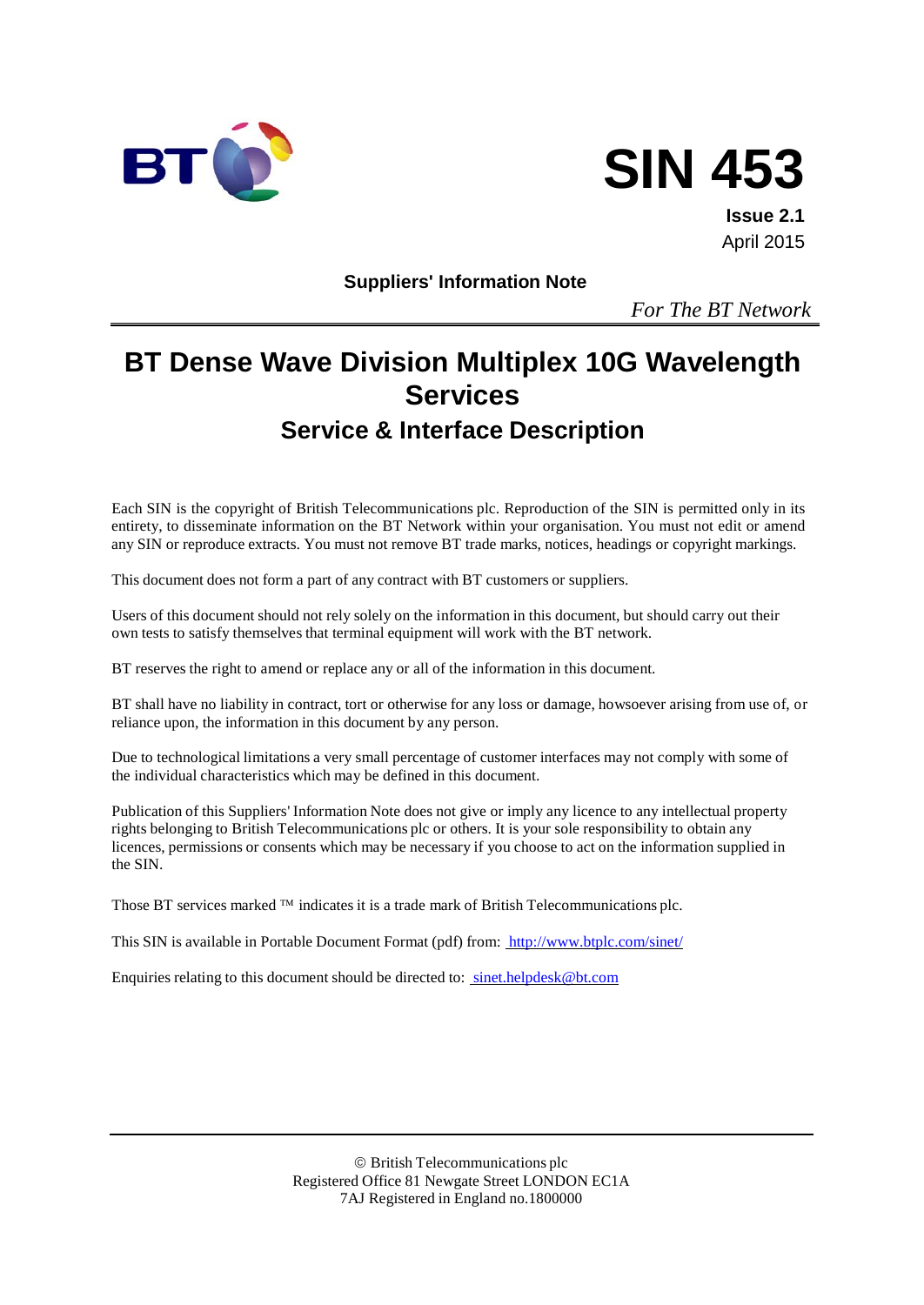# **CONTENTS**

| 2.                       |  |
|--------------------------|--|
| 2.1<br>2.2<br>2.3<br>2.4 |  |
| 3.                       |  |
| 3.1<br>3.2<br>3.3<br>3.4 |  |
|                          |  |
|                          |  |
|                          |  |
|                          |  |
|                          |  |

# **FIGURES**

### **TABLES**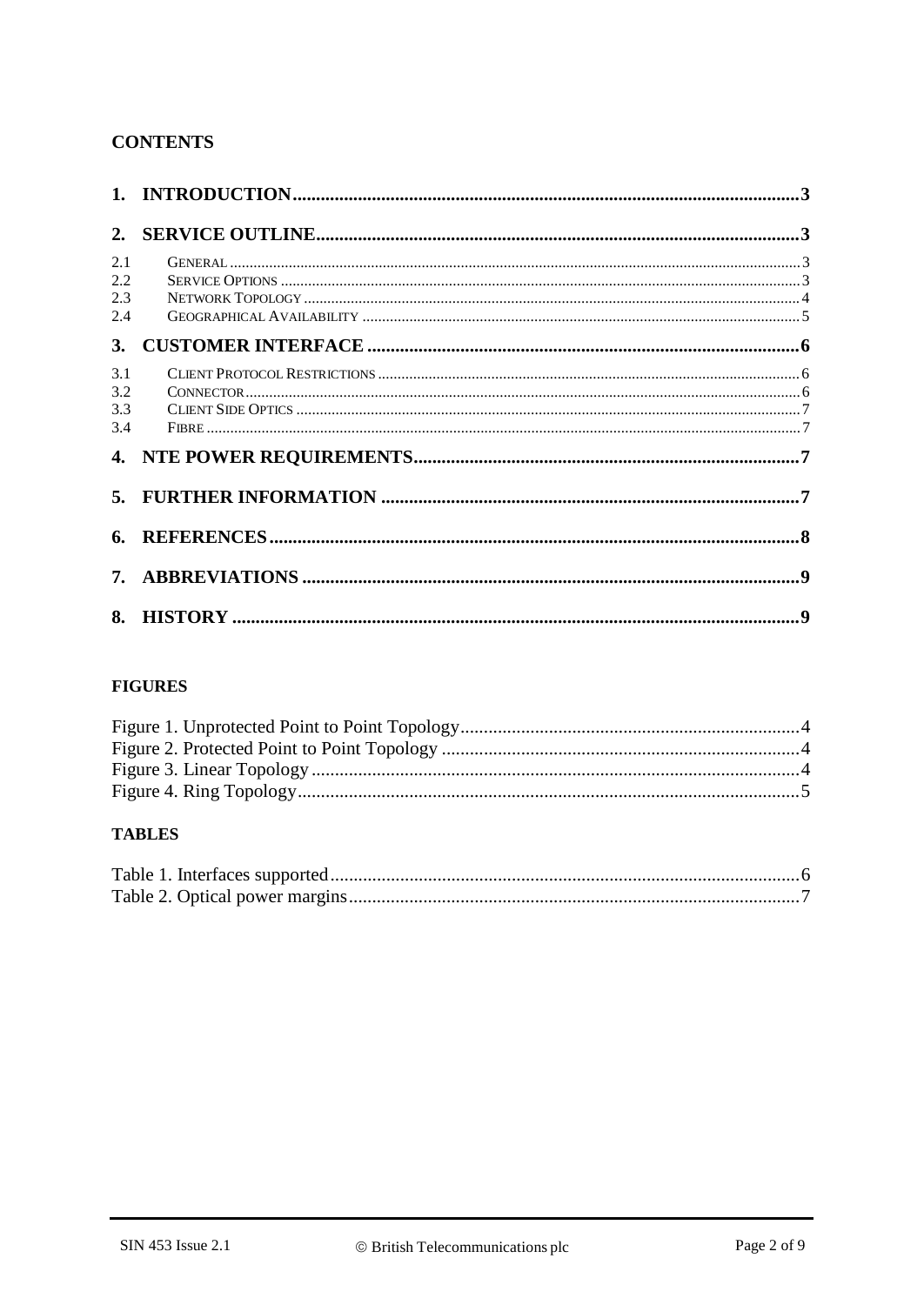# **1. Introduction**

This Suppliers' Information Note (SIN) provides a description of the BT's Dense Wave Division Multiplex (DWDM) 10G Wavelength services and their interfaces.

#### **2. Service Outline**

#### **2.1 General**

BT's DWDM Wavelength services are end-to-end managed wavelength services, utilising Dense Wave Division Multiplexing and offering very high bandwidth connectivity of 10 Gbit/s per wavelength. The services available are detailed below :-

Single Client Interface

10 Gigabit Ethernet (LAN Phy) 10 Gigabit Ethernet (WAN Phy) SDH STM-64 10G Fibre Channel

Multiple Client Interfaces

- 1 Gigabit Ethernet
- 1 Gigabit Fibre Channel
- 2 Gigabit Fibre Channel
- 4 Gigabit Fibre Channel
- 1 Gigabit FICON
- 2 Gigabit FICON

DWDM Wavelength services are intended for connection to a vendor's device thatuses standard optical connectors of LC/PC or SC/PCof either Multi-Mode, 850 nm or Single Mode, 1310 nm.

#### **2.2 Service Options**

BT's 10G DWDM Wavelength services are offered in different configurations that are marketed under different service names. Options include:

- Service available within a distance-limited Metropolitan area or over greater distances, dependant on the specific service
- protected wavelengths using, as far as possible, dual access diverse fibre routes (a "worker" and a "protection" route) between the customer sites and nodes of BT's DWDM network
- unprotected wavelengths using, single access fibre routes between the customer sites and nodes of BT's DWDM network
- the number of customer sites able to be linked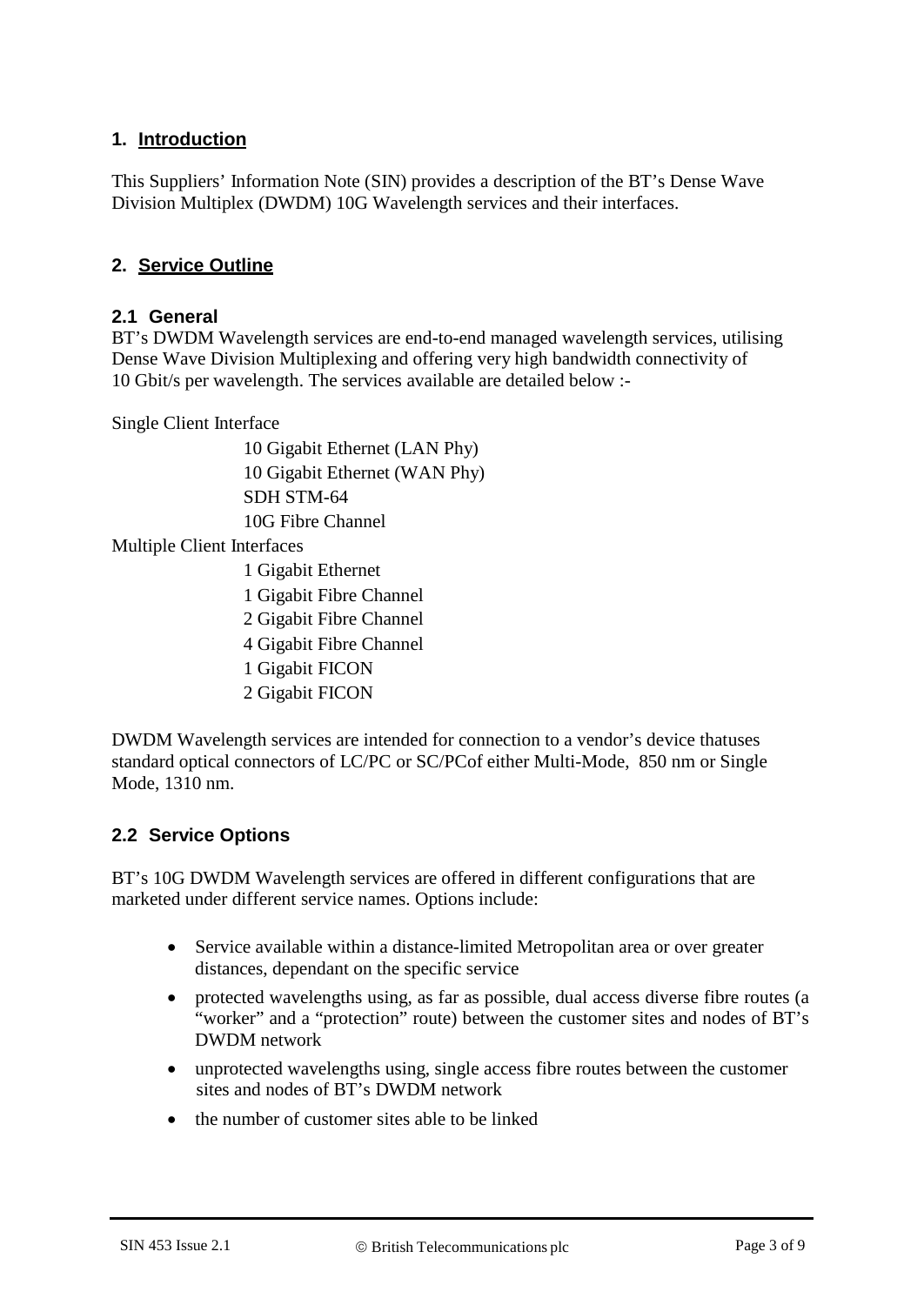# **2.3 Network Topology**

BT's 10G service is offered in three distinct topologies –

- a) Point to Point,
- b) Linear
- c) Ring.

A brief description is given below:-

a) Point to Point –

A dedicated Fibre connection between two customer sites with a terminating NTE device at each end. Depending on the fibre distance, amplification maybe required at a suitable BT mid point site. This topology can be provided with a secondary diverse fibre route to provide protection to the primary fibre path. The secondary fibre route will terminate on the same NTE device as the Primary fibre route, allowing fail-over to occur within 50 ms.







**Figure 2. Protected Point to Point Topology**

b) Linear –

This is similar to a point to point topology but allows a customer to add and drop services at sites along the fibre route. Fibre protection cannot be offered with this topology.



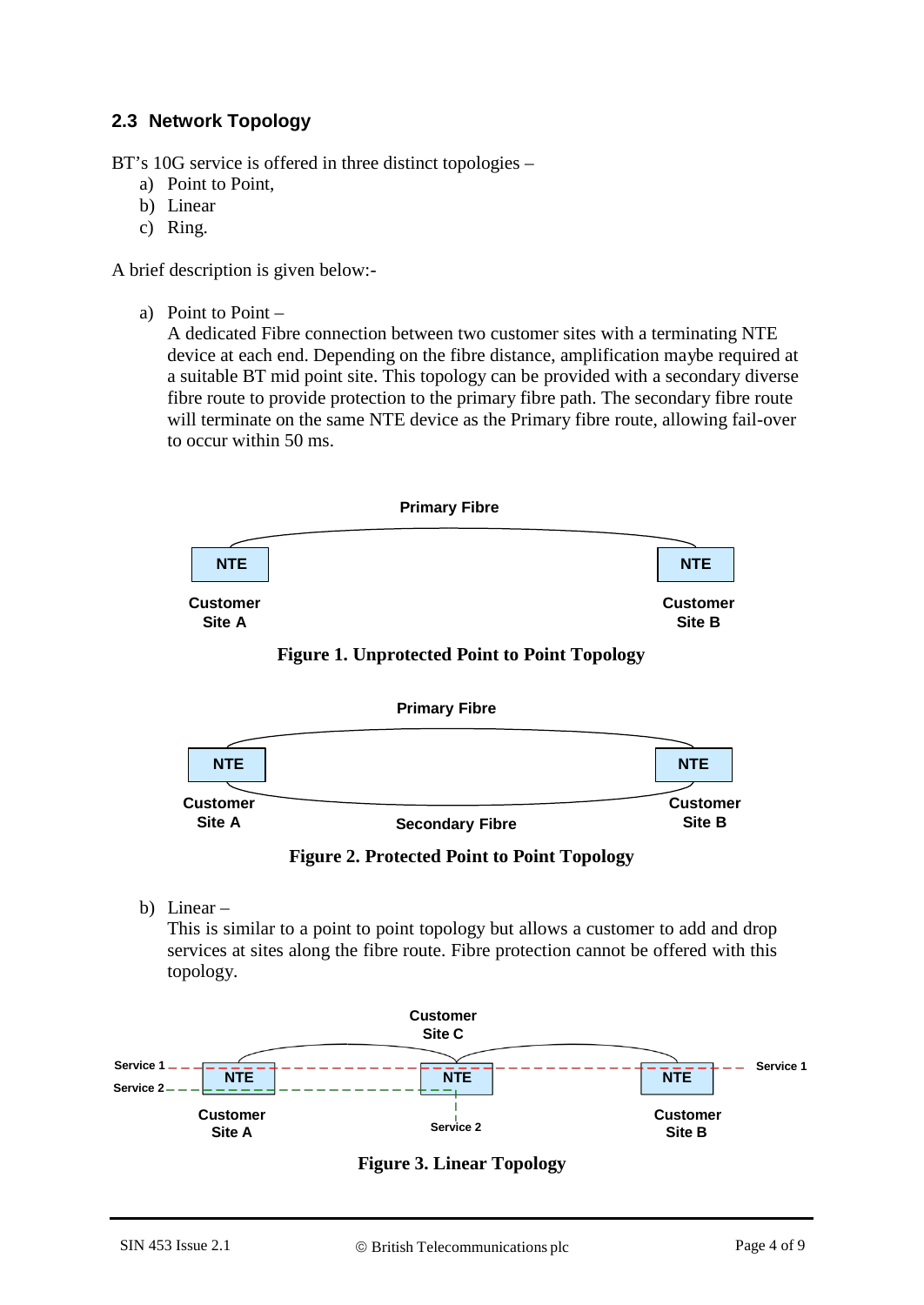#### c)  $Ring -$

Three or more customer sites can be connected via dedicated fibres between each site. Service protection can be offered by using optical switching on the NTE device allowing fail-over between the primary path and secondary to occur within 50 ms.



**Figure 4. Ring Topology**

# **2.4 Geographical Availability**

BT's DWDM Wavelength services are offered in all major cities of the United Kingdom, but provision is "Subject to Survey".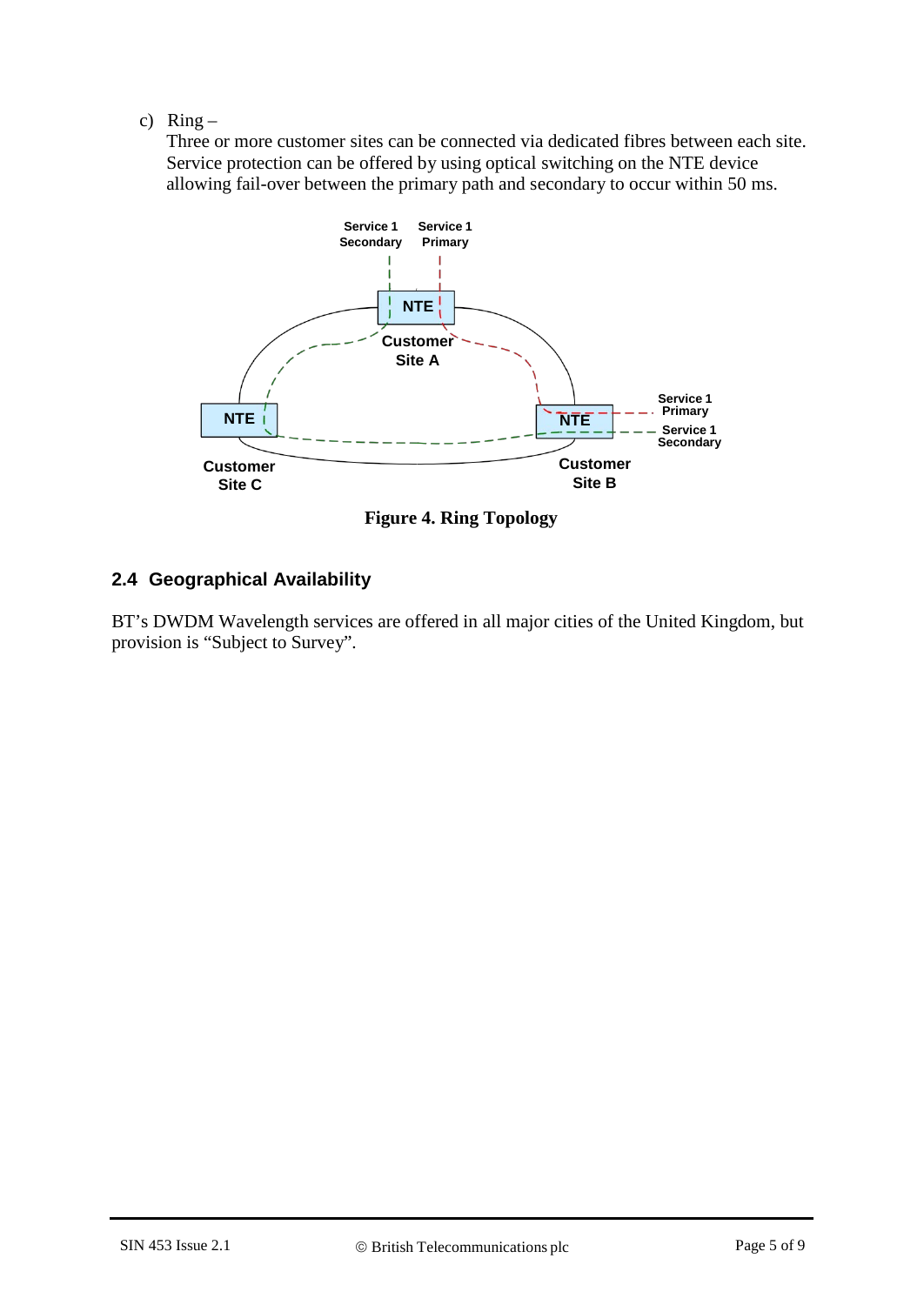# **3. Customer Interface**

| <b>Service supported</b>      | <b>Bandwidth</b><br>bit/s | 1310 nm   | 850 nm         |  |
|-------------------------------|---------------------------|-----------|----------------|--|
|                               |                           | <b>SM</b> | MМ             |  |
| 10 Gigabit Ethernet (LAN Phy) | 10.3125G                  | Yes       | N <sub>0</sub> |  |
| 10 Gigabit Ethernet (WAN Phy) | 9.95328G                  | Yes       | N <sub>0</sub> |  |
| <b>10G Fibre Channel</b>      | 10.5187G                  | Yes       | $\bf No$       |  |
| <b>SDH STM-64</b>             | 9.95328G                  | Yes       | $\bf No$       |  |
| <b>Gigabit Ethernet</b>       | 1.25G                     | Yes       | <b>Yes</b>     |  |
| <b>Fibre Channel</b>          | 1.06G                     | Yes       | Yes            |  |
| <b>2G Fibre Channel</b>       | 2.125G                    | Yes       | Yes            |  |
| <b>FICON</b>                  | 1.06G                     | Yes       | Yes            |  |

The customer interfaces offered are shown in Table 1. These interfaces are described in the documents listed in section 6, References.

Note: 850 nm MM is not available on all DWDM services.

**2G FICON 2.125G Yes No**

#### **Table 1. Interfaces supported**

# **3.1 Client Protocol Restrictions**

The DWDM equipment used supports Distance Extension for Fibre Channel and FICON protocols with full line rate being available to a theoretical maximum distance of 1600km at 1G. However, in order to achieve these distances the attached SAN equipment must be able to support the Buffer Crediting technology.

#### **3.2 Connector**

The interface is at the Network Termination Point (NTP), i.e. the point of connection between the BT Network Terminating Equipment (NTE) and the CPE interface. Optical interfaces are presented as SC/PC or LC/PC (on request) connectors.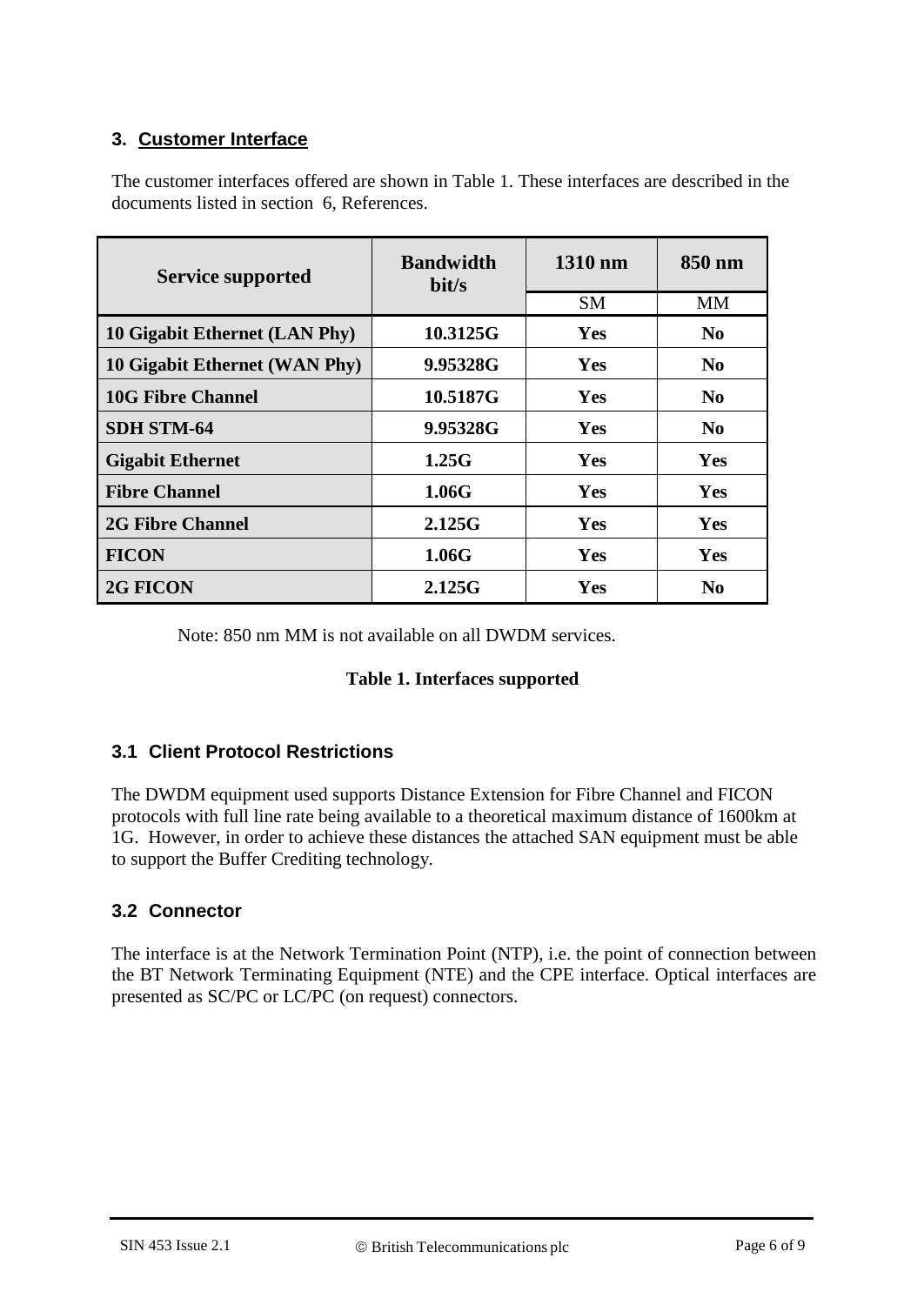# **3.3 Client Side Optics**

Table 2 provides details the Optical power margins for both the receive and transmit interfaces of the client facing optical interfaces

| Protocol                                    | Receiver<br>Minimum | Receiver<br>Overload | Transmit<br>Minimum | Transmit<br>Maximum |
|---------------------------------------------|---------------------|----------------------|---------------------|---------------------|
| 10GE, 10G FC, SDH STM-64                    | $-11$ dBm           | $-1$ dBm             | $-6$ dBm            | $-1$ dBm            |
| Single Mode – GE, 1G & 2G FC, 1G & 2G FICON | $-20$ dBm           | $-3$ dBm             | $-9.5$ dBm          | $-3$ dBm            |
| Multi Mode - GE, 1G & 2G FC, 1G & 2G FICON  | $-15$ dBm           | $0$ dBm              | $-10$ dBm           | $-3.5$ dBm          |

### **Table 2. Optical power margins**

### **3.4 Fibre**

The fibre optic cables that BT uses in the deployment of its DWDM service meets with the fibre optic cable specifications as detailed below.

Local Single Mode Fibre in accordance with  $G.652^{[2]}$ . Remote Single Mode Fibre in accordance with G.652. OM1 Multi-Mode Fibre 62.5  $\mu$ m @ 850nm in accordance with G.651<sup>[1]</sup>.

#### **4. NTE Power Requirements**

The BT NTE requires a 230V AC mains supply. The power consumption of the NTE will depend on the customers' requirements.

If the customer wishes the NTE to be powered from a 48V DC supply, it is the customer's responsibility to provide and maintain this supply.

# **5. Further Information**

Further information on BT's DWDM Wavelength services, including connection availability between particular sites, is available from the Advanced Data Services Helpdesk using the contact details at [http://www.btplc.com/sinet/.](http://www.btplc.com/sinet/) If you have enquiries relating to this document then please contact: [sinet.helpdesk@bt.com](mailto:sinet.helpdesk@bt.com)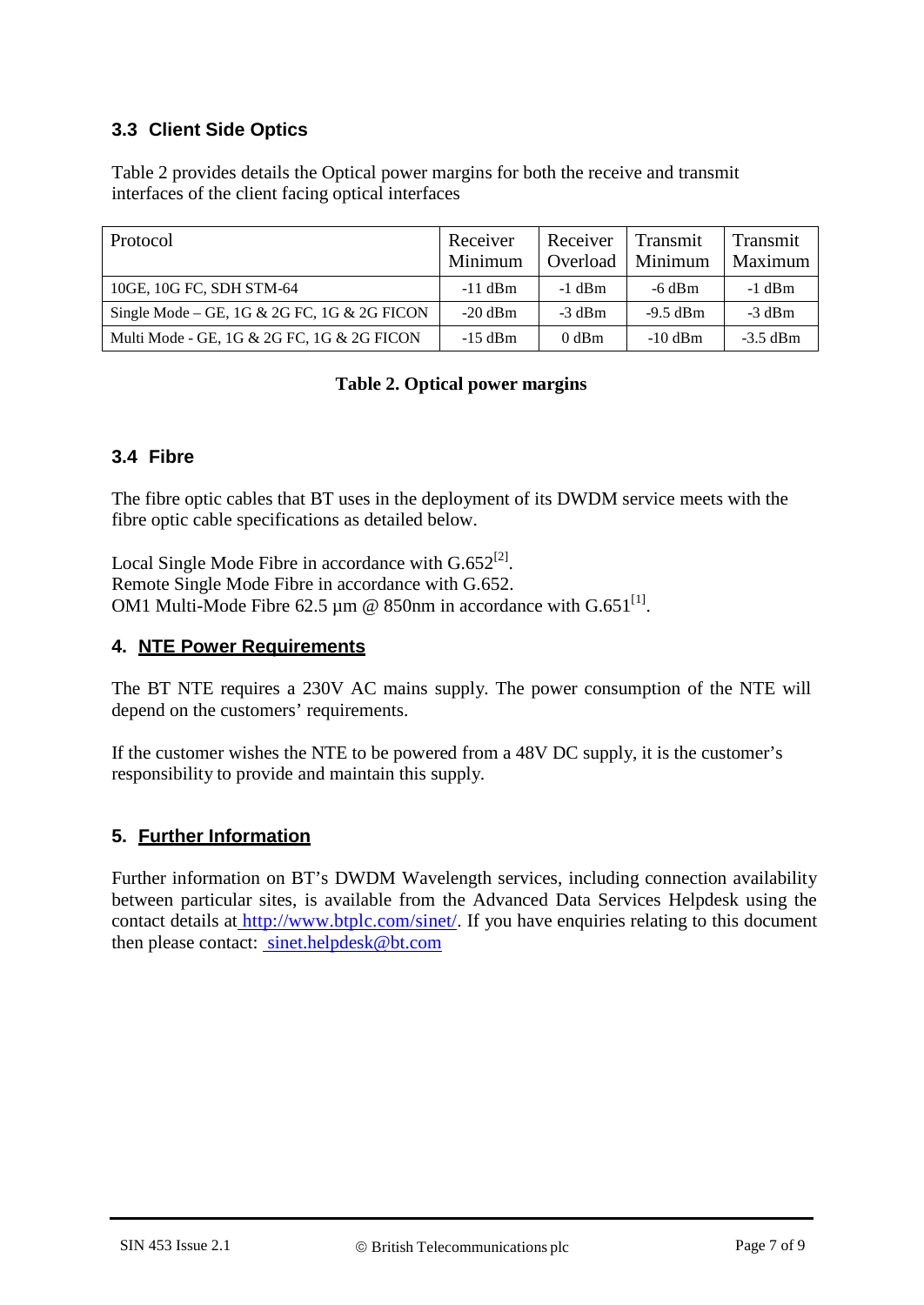# **6. References**

|                | <b>ITU-T</b><br>G.651  | Recommendation G.651 (02/98) - Characteristics of a 50/125 $\mu$ m<br>multimode graded index optical fibre cable |
|----------------|------------------------|------------------------------------------------------------------------------------------------------------------|
| $\overline{2}$ | <b>ITU-T</b><br>G.652  | Recommendation G.652 (04/97) - Characteristics of a single-mode<br>optical fibre cable                           |
| 3              | <b>SIN 373</b>         | BT WaveStream Connect-Service Description                                                                        |
| 4              | <b>ESCON</b>           | SIN 373 - BT WaveStream Connect, Service Description                                                             |
| 5              | <b>Fast Ethernet</b>   | SIN 118 LAN Extension Service Nos.1, 2 & 10- Service Description                                                 |
| 6              | <b>Fibre Channel</b>   | SIN 373 - BT WaveStream Connect, Service Description                                                             |
| 7              | <b>FICON</b>           | FICON, the IBM zSeries zOS channel protocol succeeding ESCON                                                     |
| 8              | Gigabit<br>Ethernet    | SIN 360 Gigabit Ethernet for the BT Network - Interface Characteristics                                          |
| 9              | <b>ITU-T</b><br>G.957  | Optical interfaces for equipments and systems relating to the synchronous<br>digital hierarchy                   |
| 10             | 10 Gigabit<br>Ethernet | IEEE 802.3 Ethernet based LANs clause 49                                                                         |

For information on where to obtain these referenced documents, please see the document sources list at. <http://www.btplc.com/sinet/>